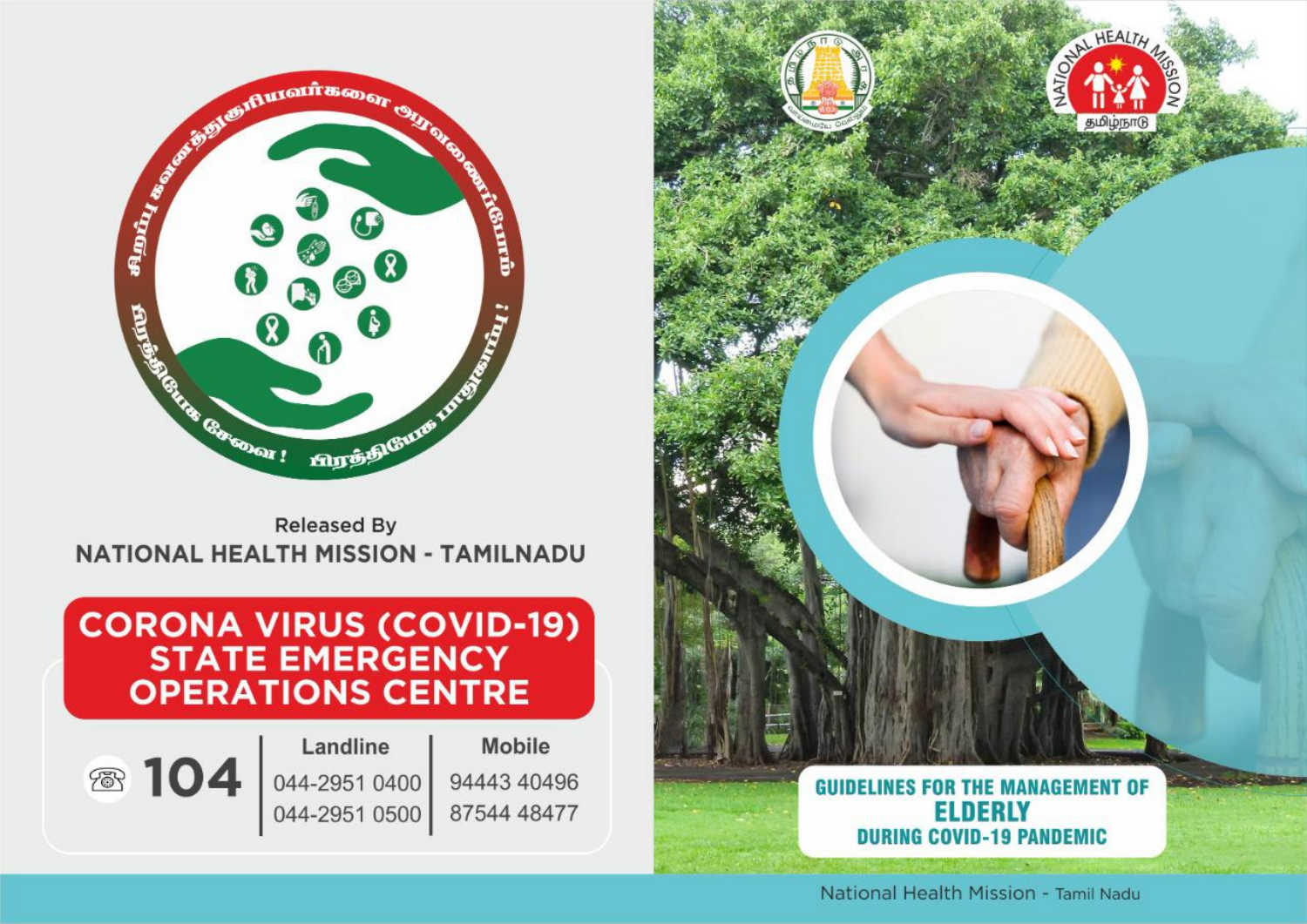# Index

| Chapter | Title<br>Page                                 |
|---------|-----------------------------------------------|
| 1.      |                                               |
| 2.      | Broad Strategy to Reduce the risk of exposure |
|         | 2.1. Specific Instructions to Elderly to      |
|         |                                               |
| 3.      |                                               |
| 4.      |                                               |
| 5.      |                                               |
| 6.      | General Instructions for management of        |
| 7.      |                                               |
| 8.      |                                               |
| 9.      |                                               |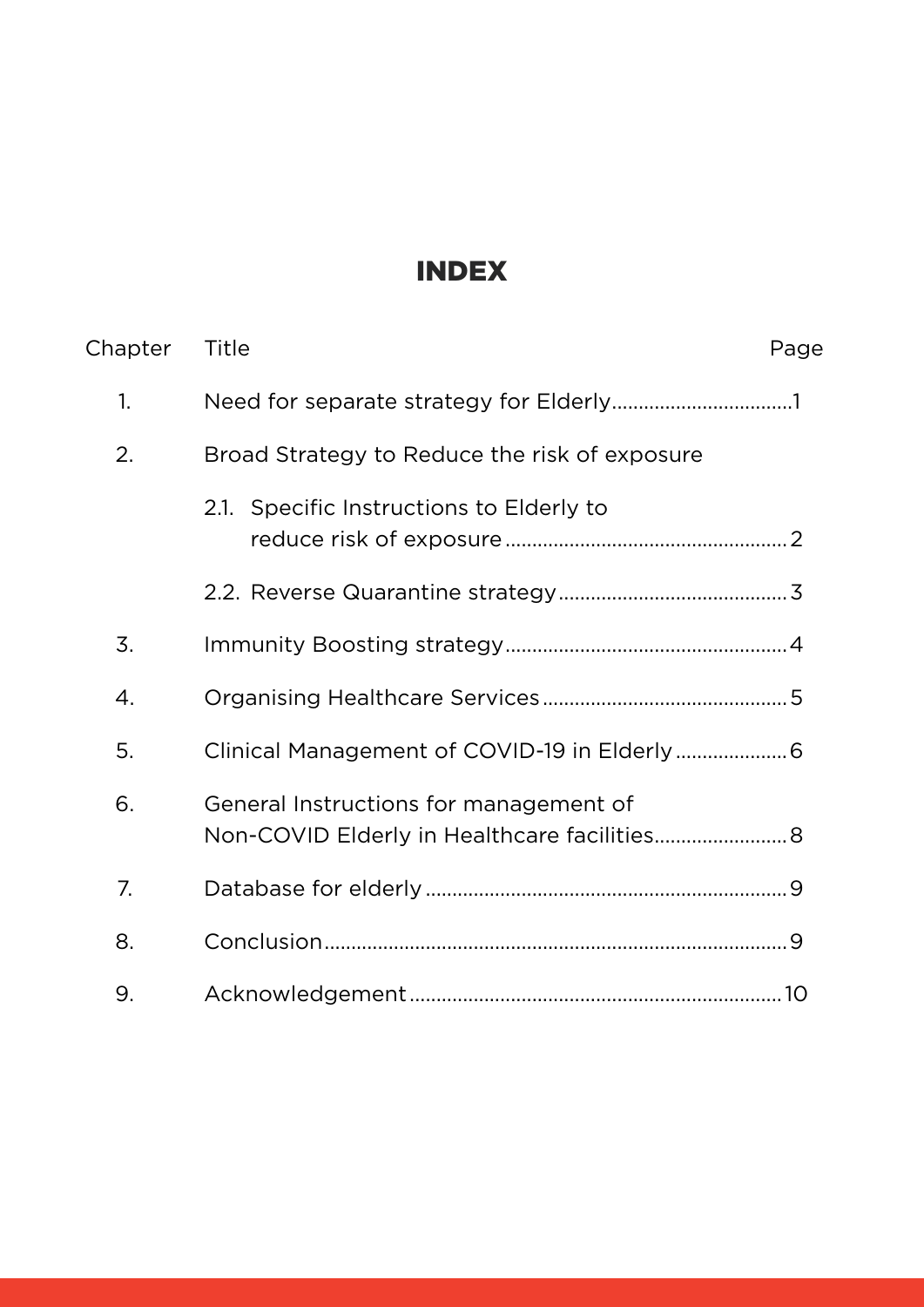

## 1. Need for separate strategy for Elderly

the most vulnerable categories for COVID-19 Infection with high risk for death due to decreased immunity, decline in body reserves and multiple co-morbid conditions and treatment regimen.

- • Elderly (60 and above) age group is one of
- • Tamil Nadu- third largest state with highest share 2011)
- Therefore, elderly have to be especially potential mortality.

of elderly (10.4% of population as per census

"cocooned" from COVID-19 infection to reduce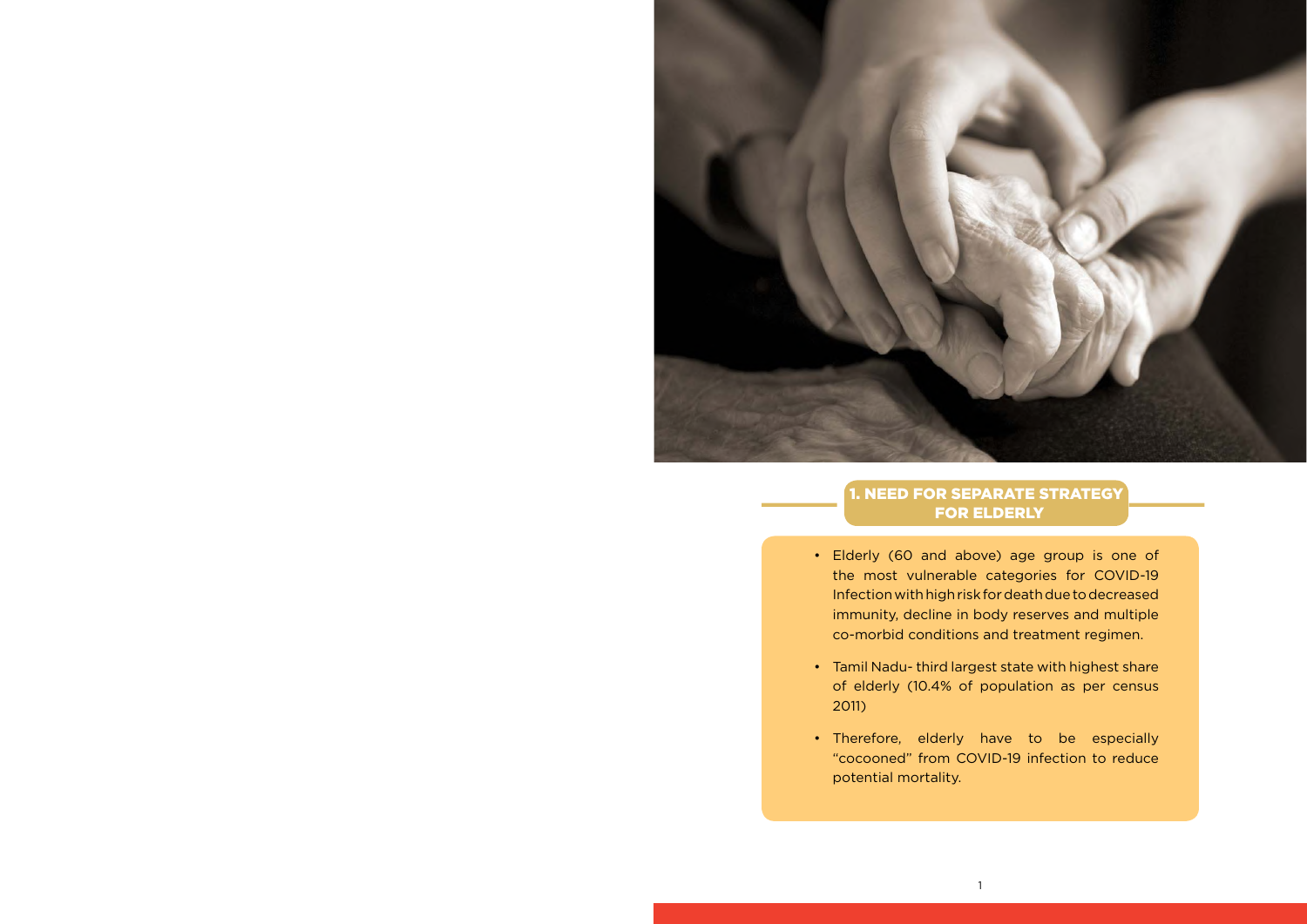#### 2. Broad Strategy : Reduce the risk of exposure

#### **2.1. Specific Instructions to Elderly to reduce risk of exposure**

- The following are the specific instructions that may be given to the Elderly population to reduce their risk of exposure to COVID-19 infection:
- Stay at home. Avoid meeting visitors at home.
- Maintain social distancing of minimum one meter.
- • Wash your hands at regular intervals with soap and water for minimum of 20 seconds.
- Clean the frequently touched surfaces with disinfectants regularly.
- Sneeze and cough either into your elbow or into tissue paper / handkerchief which has to be disposed into a closed bin.
- Ensure proper nutrition through home cooked fresh hot meals and maintain adequate hydration with frequent intake of warm water.
- • Regular moderate exercise and meditation.
- • Exposure to sunlight for a minimum of 30 minutes helps to increase the Vitamin D levels.
- • Avoid Alcohol and Tobacco related products.
- Adequate sleep for 8 hours.
- Talk to your family members (not staying with you), relatives, and friends via phone call or video call. Take help from family members if needed.
- Postpone your elective surgeries (if any) like cataract surgery or total knee replacement.
- Stay away from affected people and suspected population.
- Monitor your health. If you develop fever, cough and/or breathing difficulty immediately contact nearest health care facility and follow the medical advice rendered.
- • Do not self-medicate.
- Do not go to hospital for routine checkup or follow up. As far as possible make tele-consultation with your healthcare provider using online platforms like 'e-sanjeevaniopd.in'.
- Continue the regular medications for the chronic ailments without fail to avoid complications.



- Do not go to crowded places like parks, markets and religious places.
- Do not go out unless it is absolutely essential.
- Engage in physical activities (walking in the balcony or terrace) and practice the forgotten hobbies.
- Think positively.

- Reverse Quarantine is defined as when a person is vulnerable and there is imminent danger of getting infection from other sick people, he/ she is kept away until the danger passes.
- • Reverse quarantine helps the vulnerable older persons to minimize the risk of contracting the infection from the affected patients.
- During Reverse Quarantine period the following measures have to be adopted:
- Keep the windows open for cross ventilation.
- Care givers should wash hands before & after giving physical assistance to the older persons.
- Work- from- home option for the youngsters in the family can limit the risk of exposure to potential sources of infection from outside sources and become potential carriers.
- If affordable, a separate house may be arranged for elderly persons in the family. Make frequent communication to elderly staying far from your home by phone calls or video calls to prevent loneliness, anxiety and depression.

#### **2.2. Reverse Quarantine Strategy**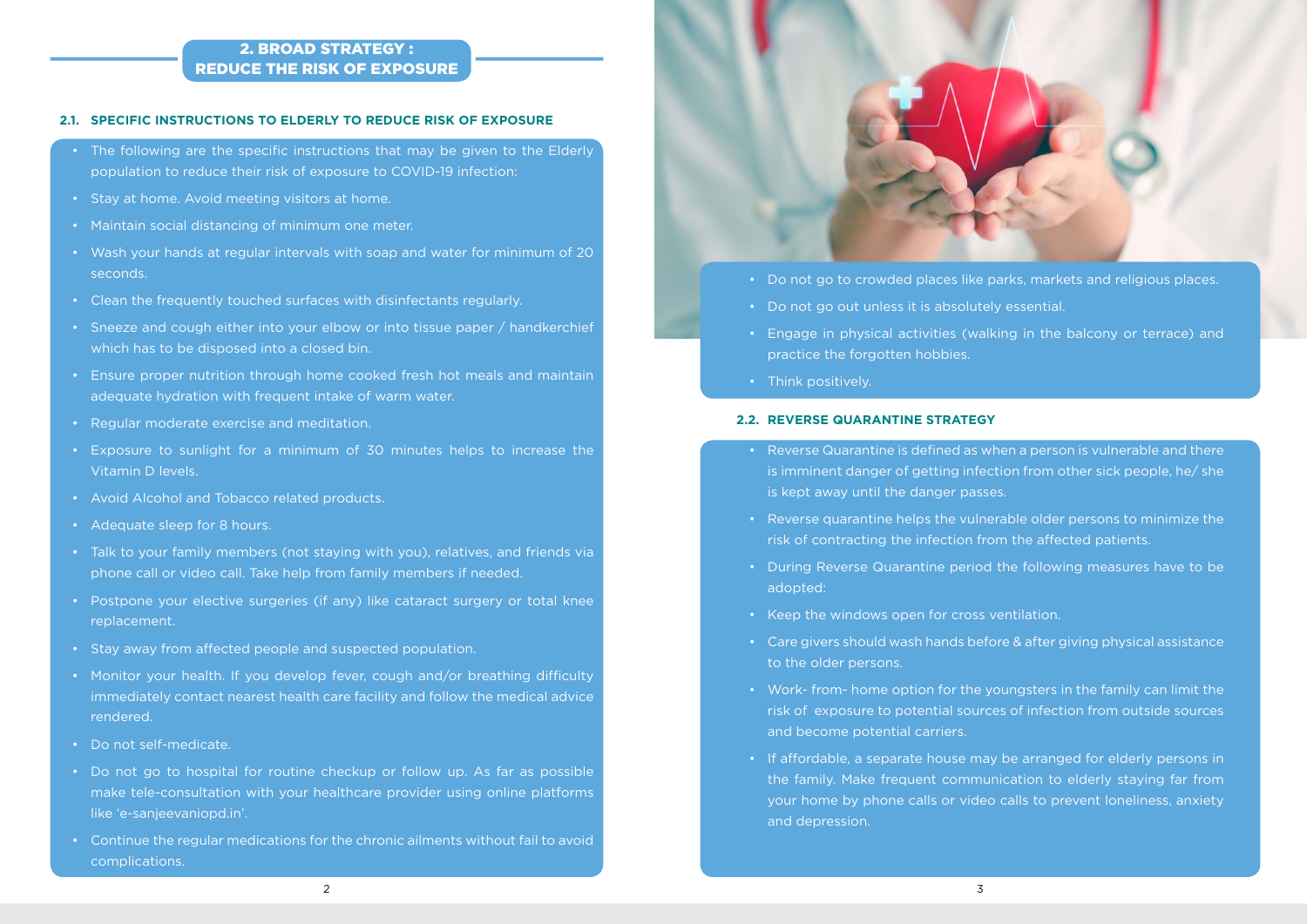#### 3. Immunity Boosting strategy

Proper nutrition with adequate fruits rich in Vitamin C, vegetables and in cooking inclusion of turmeric, cumin, ginger, garlic, onion etc .and life-style activities like yoga or exercise, pranayama and meditation.



## 4. Organising Healthcare Services

and home-based palliative and geriatric care services by Staff Nurse

• For any clarification regarding patient care, they can coordinate with the Geriatric Unit at Medical College Hospital/ District Head Quarter Hospital through Tele Conferencing, Telegram app,

D tablets to all older persons through VHN/Hospital worker/

- of exposure.
- facility:
- Mobile Medical care team of Block PHCs may be utilized for care at the doorstep and distribute medicines.
- • For bedridden elderly, home based physiotherapy by Physiotherapist can be given.
- The volunteering NGOs may be deployed for follow-up at home & for delivery of medicines (Help Age India, RYA etc.)
- Distribution of Vitamin C, Zinc Sulphate, Calcium and Vitamin Corporation/ NGOs/ SHGs etc. as relevant.
- The Staff under DPH & PM and Corporations to be utilized for surveillance of minor ailments and appropriate referral.
- They can also distribute the regular medicines and inform the Medical Officer if the patients need medical consultation.
- e-sanjeevaniopd.in website or WhatsApp.
- Develop IEC materials with regard to Nutrition Dietary Advice, Exercise & Physiotherapy, Yoga and Meditation.

• To ensure continued access to health services and reduce the risk

• If the older patients are unable to reach the hospital/Health care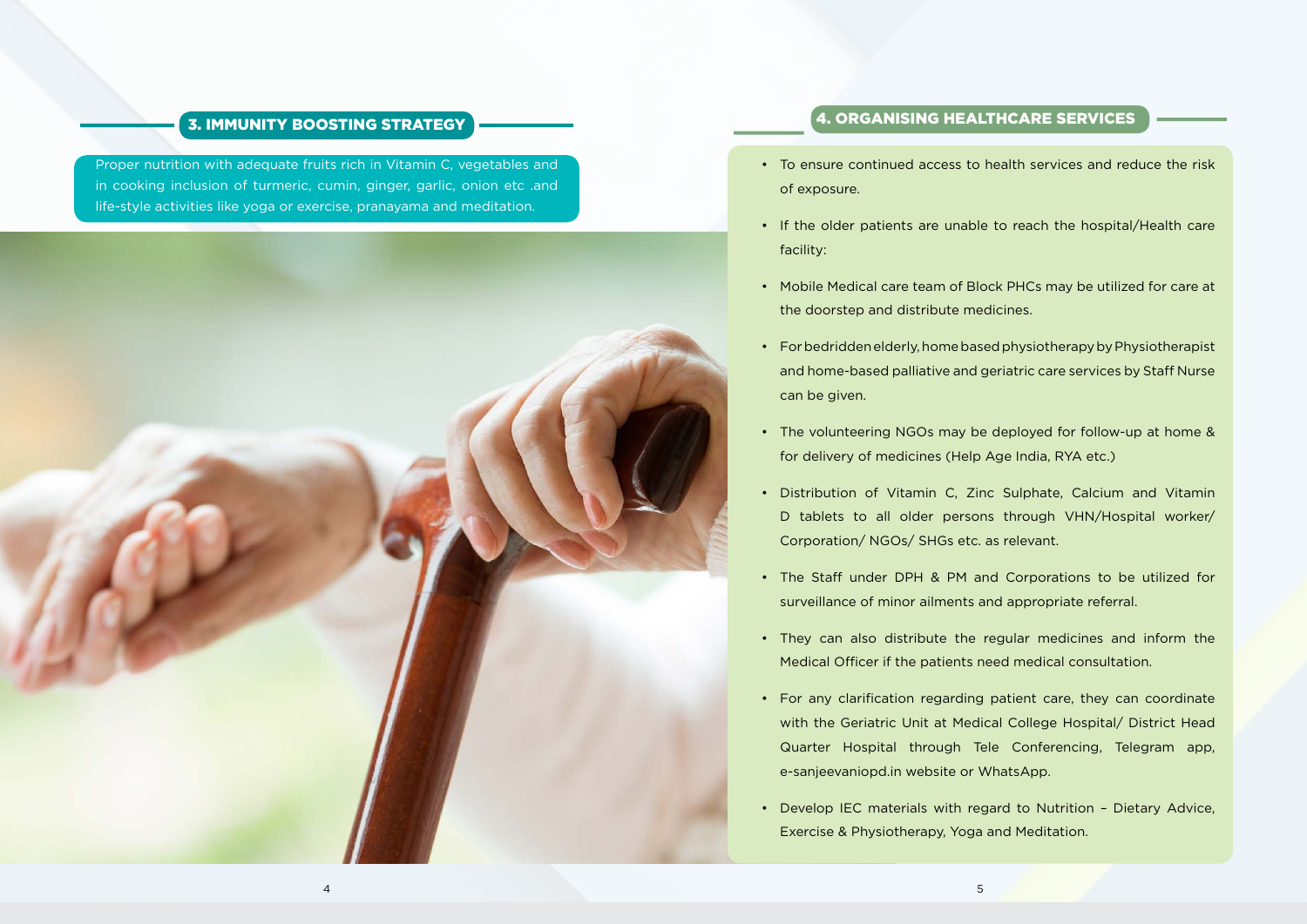## 5. Clinical Management of COVID-19 in Elderly

• In case COVID-19 symptoms develop in elderly they have to be admitted in the hospital and kept in a separate block/floor for management.



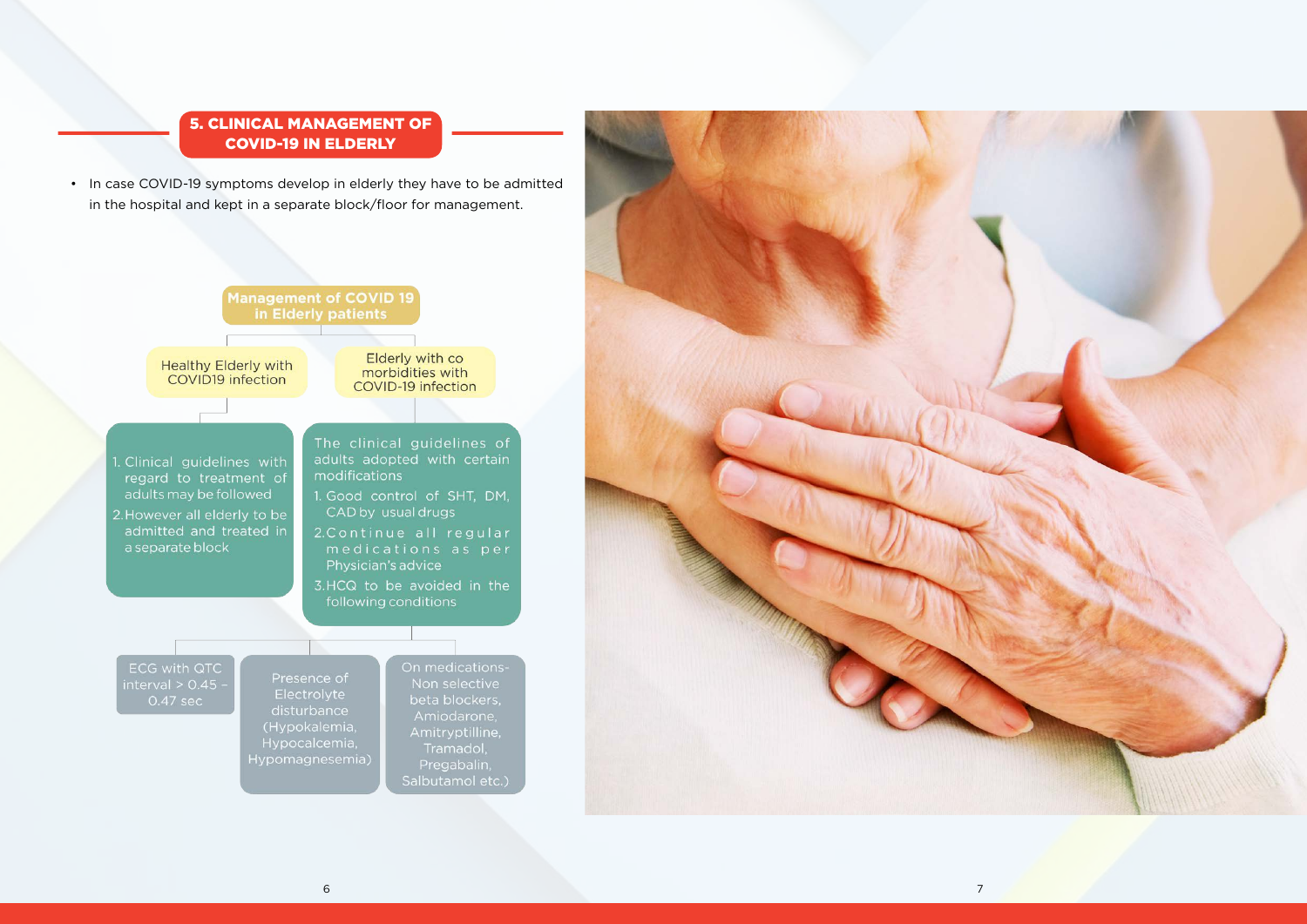#### 6. General Instructions for management of Non-COVID Elderly in Healthcare facilities

- To minimize the hospital visits of Elderly, the following methods can be followed:
- • Dispensing drugs for 2 months to reduce the number of hospital visits.
- • Proxy consultation with authorization.
- • Receive the medicines from the nearest Government Hospital showing the old records.
- • Block PHC Medical Officer to coordinate with Government Hospitals for patient care through Tele call/WhatsApp.
- • If a sick elderly requires tertiary care like ICU care, emergency surgery, specialized procedures etc. appropriate referral should be done.
- • The District Medical officers & Nurses trained in Geriatric Care will provide the medical care (OP & IP if required) for the elderly in their district.
- • A team of Health Care Workers should provide care exclusively for the elderly.

• The scope for creation of State Registry can be explored with Government sources and Private sources with the help of Professional Associations.

• The Elderly are vulnerable population and are at higher risk of contracting

• Prevention is better than cure as they have altered immune response to

• If infected with COVID-19, treatment to be provided at COVID hospitals

#### 7. Database for elderly

• A State Registry has to be created to segregate elderly patients district

- wise to ensure care within the district.
- 

#### 8. Conclusion

- the COVID-19 infection.
- infections.
- • Reverse Quarantine is a suitable strategy for elderly.
- • Improving the immunity and maintaining good health by proper nutrition, exercise & meditation is recommended.
- in a separate block/floor.
- Management of Non-COVID older patients should continue without any in them.

interruption to avoid complications due to the preexisting co-morbidities